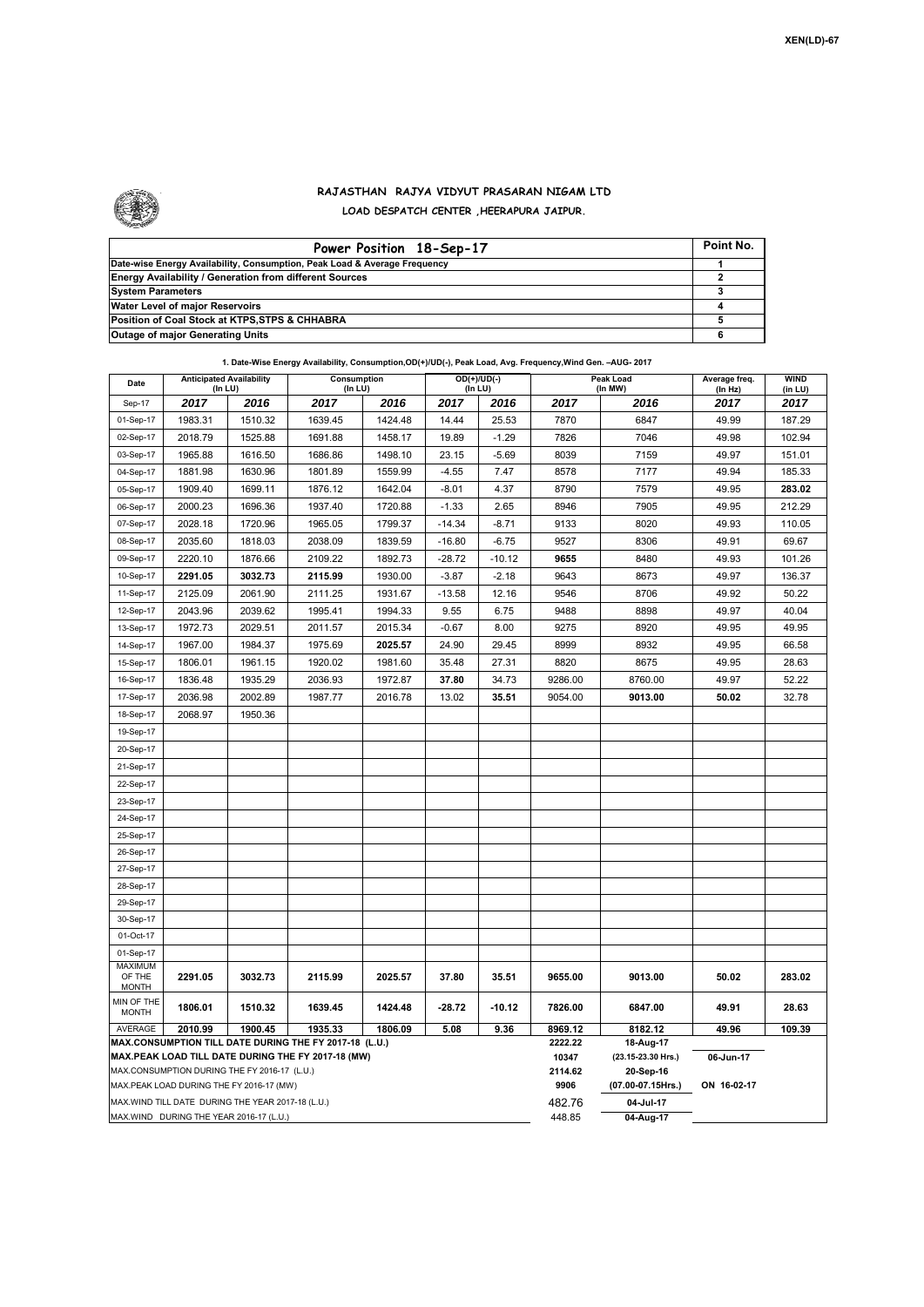## **2.Anticipated Availability/Generation From Different Sources**

|              | (In LU)                                                                            |                                                  |                                  |                                  |                                      |                                  |                                         |                                      |                                  |                                  |  |
|--------------|------------------------------------------------------------------------------------|--------------------------------------------------|----------------------------------|----------------------------------|--------------------------------------|----------------------------------|-----------------------------------------|--------------------------------------|----------------------------------|----------------------------------|--|
| S.No.        | Sources Available to Rajasthan /<br>Installed Capacity as on 30.09.2016<br>(In MW) | Prior<br>assessment<br>of Avail. For<br>next Day | Prior<br>assessment<br>of Avail. | <b>Actual Energy</b><br>Received | Prior<br>assessment<br>of Avail. For | Prior<br>assessment<br>of Avail. | <b>Actual Energy</b><br><b>Received</b> | Prior<br>assessment<br>of Avail. For | Prior<br>assessment<br>of Avail. | <b>Actual Energy</b><br>Received |  |
|              |                                                                                    |                                                  | 15-Sep-17                        |                                  | next Day                             | 16-Sep-17                        |                                         | next Day<br>17-Sep-17                |                                  |                                  |  |
| 1            | KTPS (1240/1240)                                                                   | 222.00                                           | 170.00                           | 228.80                           | 223.00                               | 222.00                           | 231.52                                  | 258.00                               | 223.00                           | 185.70                           |  |
| $\mathbf{2}$ | STPS (1500/1500)                                                                   | 131.00                                           | 165.00                           | 131.89                           | 131.00                               | 131.00                           | 121.48                                  | 164.00                               | 131.00                           | 138.73                           |  |
| 3            | DHOLPUR GAS CCPP (330/330)                                                         | 0.00                                             | 0.00                             | 22.54                            | 0.00                                 | 0.00                             | 21.53                                   | 0.00                                 | 0.00                             | 21.35                            |  |
| 4            | RAMGARH (273.5/273.5)                                                              | 46.00                                            | 46.00                            | 45.66                            | 46.00                                | 46.00                            | 45.52                                   | 46.00                                | 46.00                            | 45.36                            |  |
| 5            | RAPP-A(200/200)                                                                    | 40.00                                            | 40.00                            | 41.69                            | 40.00                                | 40.00                            | 41.69                                   | 40.00                                | 40.00                            | 42.08                            |  |
| 6<br>7       | MAHI (140/140)<br>CHAMBAL (RPS+JS) (135.5/271)                                     | 0.00<br>2.00                                     | 0.00<br>2.00                     | 14.60<br>1.34                    | 0.00<br>0.00                         | 0.00<br>2.00                     | 16.82                                   | 0.00<br>0.00                         | 0.00<br>0.00                     | 13.74<br>0.00                    |  |
| 8            | GIRAL LIGNITE (250/250)                                                            | 0.00                                             | 0.00                             | 0.00                             | 0.00                                 | 0.00                             | 2.34<br>0.00                            | 0.00                                 | 0.00                             | 0.00                             |  |
| 9            | CHHABRA TPS 1000/1000)                                                             | 109.00                                           | 109.00                           | 108.37                           | 109.00                               | 109.00                           | 109.39                                  | 109.00                               | 109.00                           | 97.28                            |  |
| 10           | ADANI (TPS) + KALISINDH (TPS)<br>(1200+1200/1320+1200)                             | 284.00                                           | 263.00                           | 259.70                           | 420.00                               | 284.00                           | 292.21                                  | 420.00                               | 420.00                           | 366.82                           |  |
| 11           | WIND FARM (3980.40/4119.15)                                                        | 25.50                                            | 41.00                            | 28.63                            | 27.00                                | 25.50                            | 52.22                                   | 20.75                                | 27.00                            | 32.78                            |  |
| 12           | SOLAR POWER(737.70/1295.70)                                                        | 0.00                                             | 0.00                             | 0.00                             | 0.00                                 | 0.00                             | 58.93                                   | 0.00                                 | 0.00                             | 62.10                            |  |
| 13           | CAPTIVE POWER PLANTS                                                               | 0.00                                             | 0.00                             | 0.00                             | 0.00                                 | 0.00                             | 0.00                                    | 0.00                                 | 0.00                             | 0.00                             |  |
| 14           | REGIONAL (INTRA STATE) O.A.(VLTPS)<br>OPEN ACCESS                                  | 0.00                                             | 0.00                             | 0.00                             | 0.00<br>18.02                        | 0.00                             | 0.00                                    | 0.00<br>18.66                        | 0.00<br>18.02                    | 0.00<br>18.02                    |  |
| 15<br>16     | BIOMASS - (101.95/119.25)                                                          | 21.23<br>5.00                                    | 26.31<br>4.00                    | 26.31<br>4.76                    | 5.00                                 | 21.23<br>5.00                    | 20.63<br>4.83                           | 5.00                                 | 5.00                             | 4.84                             |  |
| 17           | BARSINGHSAR LTPS(250/250)                                                          | 50.00                                            | 26.00                            | 24.53                            | 53.00                                | 50.00                            | 48.88                                   | 53.00                                | 53.00                            | 52.40                            |  |
| 18           | RAJWEST (1080/1080)                                                                | 171.00                                           | 171.00                           | 170.89                           | 200.00                               | 171.00                           | 181.65                                  | 200.00                               | 200.00                           | 156.52                           |  |
|              | <b>TOTAL (A): 1-18</b>                                                             | 1106.73                                          | 1063.31                          | 1109.71                          | 1272.02                              | 1106.73                          | 1249.64                                 | 1334.41                              | 1272.02                          | 1237.72                          |  |
| 19           | <b>BBMB COMPLEX</b>                                                                |                                                  |                                  |                                  |                                      |                                  |                                         |                                      |                                  |                                  |  |
|              | a) BHAKRA(230.79/1516.3)                                                           | 40.97                                            | 40.96                            | 40.46                            | 40.91                                | 40.97                            | 40.94                                   | 40.97                                | 40.91                            | 40.97                            |  |
|              | b) DEHAR (198/990)<br>c) PONG (231.66/396)                                         | 22.53<br>34.24                                   | 25.56<br>33.95                   | 23.52<br>34.33                   | 21.36<br>35.28                       | 22.53<br>34.24                   | 20.12<br>35.09                          | 19.90<br>35.76                       | 21.36<br>35.28                   | 21.10<br>35.47                   |  |
|              | TOTAL : a TO c                                                                     | 97.73                                            | 100.48                           | 98.31                            | 97.55                                | 97.73                            | 96.15                                   | 96.62                                | 97.55                            | 97.55                            |  |
| 20           | <b>CENTRAL STATIONS</b>                                                            |                                                  |                                  |                                  |                                      |                                  |                                         |                                      |                                  |                                  |  |
|              | d) SINGRAULI<br>(300/2000)                                                         | 91.48                                            | 91.48                            | 91.72                            | 91.48                                | 91.48                            | 91.48                                   | 91.48                                | 91.48                            | 84.81                            |  |
|              | (310.24/3000)<br>e) RIHAND                                                         | 122.15                                           | 122.38                           | 122.96                           | 122.19                               | 122.15                           | 121.93                                  | 122.38                               | 122.19                           | 121.24                           |  |
|              | f) UNCHAHAR-I(20/420)                                                              | 2.86                                             | 2.86                             | 6.87                             | 1.36                                 | 2.86                             | 6.92                                    | 0.86                                 | 1.36                             | 1.36                             |  |
|              | g) UNCHAHAR-II& III(61/630)<br>h) INDIRA GANDHI STPS(JHAJHAR) 0.00/1500)           | 10.45<br>0.00                                    | 10.48<br>0.00                    | 25.16<br>0.00                    | 5.56<br>0.00                         | 10.45<br>0.00                    | 25.14                                   | 3.14<br>0.00                         | 5.56<br>0.00                     | 5.57<br>0.00                     |  |
|              | i) NCTPS DADRI St-II (43.22/980) +                                                 | 4.02                                             | 4.02                             | 9.65                             | 0.90                                 | 4.02                             | 0.00<br>9.65                            | 9.64                                 | 0.90                             | 4.68                             |  |
|              | i) DADRI GAS (77/830)                                                              | 1.30                                             | 1.84                             | 3.66                             | 0.52                                 | 1.30                             | 3.50                                    | 2.75                                 | 0.52                             | 0.58                             |  |
|              | k) ANTA<br>(83.07/419)                                                             | 0.00                                             | 0.96                             | 0.96                             | 0.00                                 | 0.00                             | 0.00                                    | 0.00                                 | 0.00                             | 0.00                             |  |
|              | I) AURAIYA<br>(61.03/663)                                                          | 0.00                                             | 0.25                             | 0.25                             | 0.00                                 | 0.00                             | 0.00                                    | 0.00                                 | 0.00                             | 0.00                             |  |
|              | m) NAPP<br>(44/440)                                                                | 4.39                                             | 4.39                             | 4.39                             | 4.42                                 | 4.39                             | 4.39                                    | 4.42                                 | 4.42                             | 4.42                             |  |
|              | n) RAPP-B<br>(125/440)<br>o) RAPP-C<br>(88/440)                                    | 33.07<br>20.58                                   | 33.07<br>20.58                   | 33.07<br>20.58                   | 33.07<br>20.10                       | 33.07<br>20.58                   | 33.07<br>20.58                          | 35.15<br>20.00                       | 33.07<br>20.10                   | 33.07<br>20.10                   |  |
| p)           | <b>SALAL</b><br>(20.36/690)                                                        | 3.05                                             | 3.44                             | 3.39                             | 2.55                                 | 3.05                             | 2.61                                    | 2.80                                 | 2.55                             | 2.59                             |  |
|              | $q)$ URI<br>(70.37/720)                                                            | 10.21                                            | 10.34                            | 9.69                             | 9.55                                 | 10.21                            | 9.37                                    | 9.27                                 | 9.55                             | 8.41                             |  |
|              | r) TANAKPUR (10.86/94)                                                             | 2.50                                             | 2.50                             | 2.48                             | 2.50                                 | 2.50                             | 2.50                                    | 2.50                                 | 2.50                             | 2.54                             |  |
|              | s) CHAMERA - (105.84/540)                                                          | 9.80                                             | 10.19                            | 9.80                             | 9.36                                 | 9.80                             | 9.80                                    | 9.36                                 | 9.36                             | 9.36                             |  |
|              | t) CHAMERA-II (29.01/300)                                                          | 4.25                                             | 5.39                             | 4.13                             | 4.25                                 | 4.25                             | 3.65                                    | 3.67                                 | 4.25                             | 3.75                             |  |
|              | u) CHAMERA-III (25.21/231)                                                         | 3.47                                             | 3.47                             | 3.07                             | 3.47                                 | 3.47                             | 3.06                                    | 3.47                                 | 3.47                             | 2.99                             |  |
|              | v) DHAULIGANGA (27/280)<br>w) DULHASTI (42.42/390)                                 | 4.40<br>10.05                                    | 4.12<br>10.09                    | 4.12<br>10.09                    | 3.80<br>10.05                        | 4.40<br>10.05                    | 4.13<br>10.05                           | 4.00<br>10.07                        | 3.80<br>10.05                    | 3.80<br>9.55                     |  |
|              | x) SEWA (13/120)                                                                   | 0.76                                             | 0.76                             | 0.76                             | 0.54                                 | 0.76                             | 0.76                                    | 0.54                                 | 0.54                             | 0.54                             |  |
|              | y) NJPC                                                                            | 21.49                                            | 23.08                            | 23.08                            | 21.73                                | 21.49                            | 20.32                                   | 20.67                                | 21.73                            | 21.73                            |  |
|              | z) TEHRI (75/1000)                                                                 | 6.83                                             | 6.83                             | 6.83                             | 7.20                                 | 6.83                             | 6.83                                    | 7.20                                 | 7.20                             | 7.20                             |  |
|              | aa) KOTESHWR (33.44/400) + PARBATI3                                                | 8.85                                             | 8.58                             | 13.23                            | 13.22                                | 8.85                             | 13.43                                   | 8.58                                 | 13.22                            | 13.22                            |  |
|              | ab) TALA                                                                           | 2.89                                             | 3.31                             | 3.31                             | 2.82                                 | 2.89                             | 2.89                                    | 2.72                                 | 2.82                             | 2.82                             |  |
|              | ac) MUNDRA UMPP (380/4000)<br>ad) SASAN (372/3960)                                 | 52.08<br>87.48                                   | 52.32<br>87.48                   | 52.32<br>87.10                   | 68.30<br>87.48                       | 52.08<br>87.48                   | 52.19<br>87.48                          | 67.92<br>89.01                       | 68.30<br>87.48                   | 58.00<br>89.65                   |  |
|              | ae) FRKKA+KHLGN+TLCHR (70.18/3940)                                                 | 24.00                                            | 24.00                            | 24.00                            | 23.82                                | 24.00                            | 24.00                                   | 20.90                                | 23.82                            | 9.39                             |  |
|              | af) URS POWER(DADRI TH-I)                                                          | 0.00                                             | 0.00                             | 0.00                             | 0.00                                 | 0.00                             | 0.00                                    | 0.00                                 | 0.00                             | 0.00                             |  |
|              | TOTAL SCHEDULE(a TO af)                                                            | 640.14                                           | 648.69                           | 674.99                           | 647.80                               | 640.14                           | 665.88                                  | 649.13                               | 647.80                           | 618.92                           |  |
|              | LOSSES                                                                             | $-17.85$                                         | $-17.86$                         | $-23.14$                         | $-22.45$                             | $-17.85$                         | $-22.86$                                | $-19.12$                             | $-22.45$                         | $-21.50$                         |  |
|              | <b>NET SCHEDULED</b>                                                               | 622.29                                           | 630.83                           | 651.85                           | 625.35                               | 622.29                           | 643.02                                  | 630.01                               | 625.35                           | 597.42                           |  |
| 21<br>22     | BILATERAL (REG.) EXCL. BANKING<br><b>BANKING</b>                                   | 12.79<br>0.00                                    | 13.15<br>0.00                    | 13.15                            | 12.20                                | 12.79<br>0.00                    | 11.19<br>0.00                           | 10.73<br>0.00                        | 12.20                            | 12.20                            |  |
| 23           | BILATERAL(INTER-REG.).                                                             | 99.39                                            | 95.81                            | 0.00<br>110.50                   | 0.00<br>115.02                       | 95.83                            | 99.39                                   | 114.96                               | 0.00<br>111.26                   | 0.00<br>115.02                   |  |
| 24           | EXCLUDING (ISOA & BANKING)<br><b>INTER STATE OPEN ACCESS</b>                       | $-21.23$                                         | $-26.31$                         | $-26.31$                         | $-18.02$                             | $-21.23$                         | $-20.63$                                | $-18.66$                             | $-18.02$                         | $-18.02$                         |  |
| 25           | (BILATERAL+IEX)<br>INDIAN ENERGY EXCHANGE                                          |                                                  | 25.64                            | 25.64                            | 30.41                                | 16.51                            | 16.51                                   | $-2.48$                              | 30.41                            | 30.41                            |  |
|              | <b>TOTAL(B): (19 TO 25)</b>                                                        | 16.51<br>729.75                                  | 742.70                           | 774.83                           | 764.96                               | 729.75                           | 749.48                                  | 734.56                               | 764.96                           | 737.03                           |  |
|              | TOTAL GENERATION (A +B): 1 TO                                                      |                                                  |                                  | 1884.54                          |                                      |                                  | 1999.12                                 |                                      |                                  | 1974.75                          |  |
|              | OVER DRAWAL (+)/UNDER                                                              |                                                  |                                  | 35.48                            |                                      |                                  | 37.80                                   |                                      |                                  | 13.02                            |  |
|              | <b>GRAND TOTAL</b>                                                                 | 1836.48                                          | 1806.01                          | 1920.02                          | 2036.98                              | 1836.48                          | 2036.92                                 | 2068.97                              | 2036.98                          | 1987.77                          |  |
|              | <b>LAST YEAR</b>                                                                   | 1935.29                                          | 1961.15                          | 1981.61                          | 2002.89                              | 1935.29                          | 1972.87                                 | 1950.36                              | 2002.89                          | 2016.78                          |  |